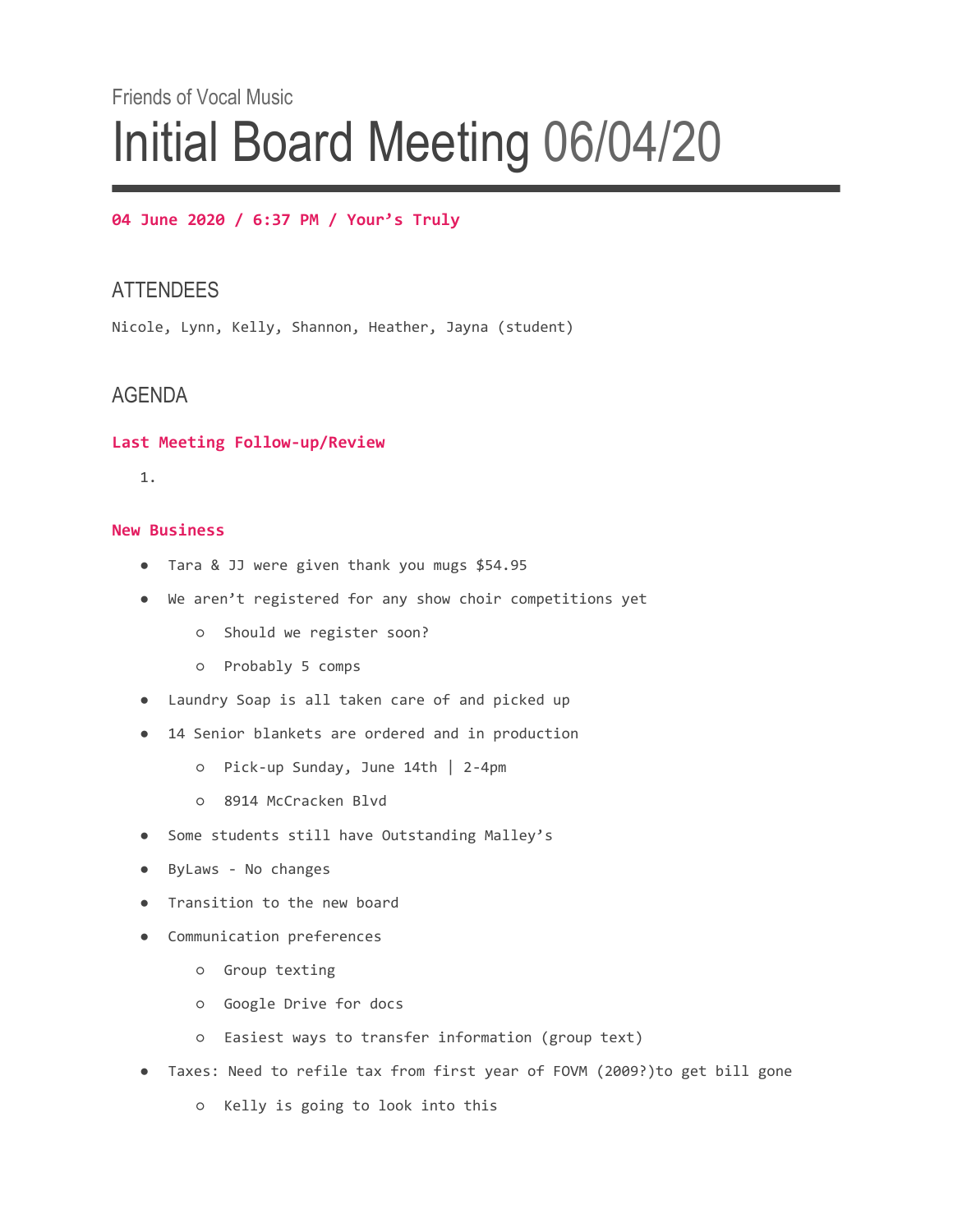- Job Descriptions
	- At Large Heather Morrison
	- Student Representative (2) Seniors
	- Secretary Shannon
		- Meeting minutes
		- Communication apps/website/social media
			- Website Kelly
			- BandApp/Facebook Nicole
			- Instagram -
			- EMAIL we will alternate depending on email to be sent out
	- CashApp Can't do because need SS#
	- Keep Zelle & Venmo
- Middle School New Choir Teacher, Brittany Rathke
	- Nicole get contact info & Shannon reach out
- FOVM Meetings 1st Thursday of the month @ 6:30pm
	- Mandatory Parent/Student Meeting Saturday, Aug 8th @ 5:00 8:00pm
		- FOVM provides protein & sign-ups for sides
		- Assign food category (protein, side, drinks, etc.) based on last name.
- Fundraising
	- Cancel car washes
	- Malley's Chocolates kickoff in September take out \$1 a box for general fund
	- GHHS Football Games questionable due to Covid-19
	- Browns games no concessions or fans offered
	- Bake sales leave it up to the kids if we have a season and are allowed
	- September Wing Night captures a different group of givers, must offer free beer, Scoreboards, ask a parent to lead it (possibly Jen Scott (Jeremy) or Shauna Neuman (Nathan))
	- September Chipotle fundraiser, kick off gift card sales for Texas Roadhouse
	- October Disney Day
	- October Heather look into Pepperoni Roll fundraiser with That's a Wrap